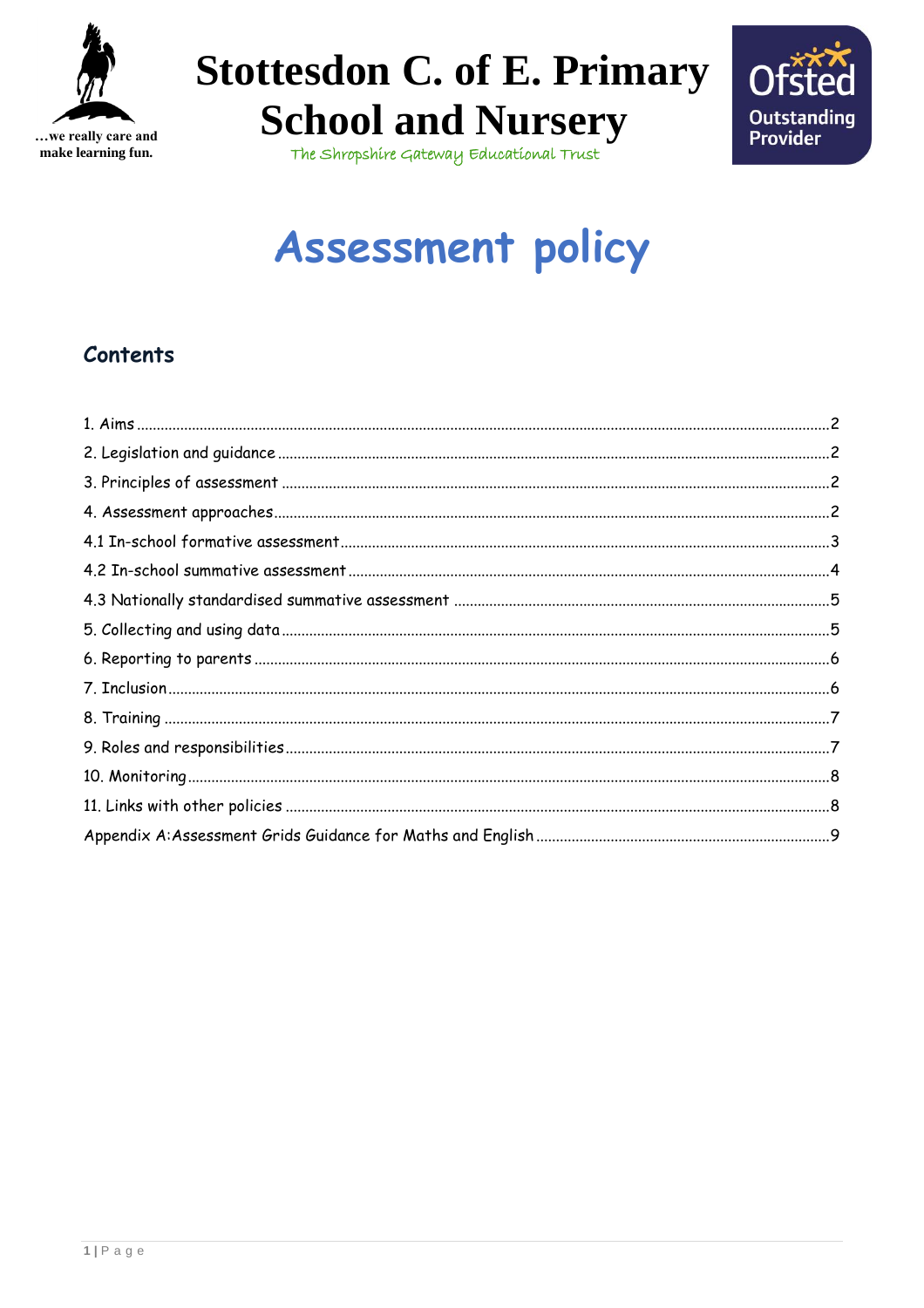#### <span id="page-1-0"></span>**1. Aims**

This policy aims to:

- Provide clear guidelines on our approach to formative and summative assessment
- Support assessment for learning strategies (AFL) to be a consistent part of everyday lessons
- Support continuity and progression between year groups, key stages and schools.
- Inform pupil organisation and distribution of resources (support, professional development etc.) throughout the school
- Use assessment data to inform our teacher, parent, pupil consultations and reports.
- Ensure that everyone's progress is built upon year by year to remove pressures on Years 2 and 6.
- Ensure that pupils achieve standards in line with similar schools.
- Raise standards of attainment by improving teaching and learning and identifying and plugging gaps to help children achieve age related expectations.
- Establish efficient and effective systems that aren't onerous or unnecessary workload. We aim for our assessments to be purposeful and manageable.

## <span id="page-1-1"></span>**2. Legislation and guidance**

Schools have been free to develop their own approaches to assessment since the National Curriculum levels were removed in 2014.

This policy refers to:

- > The recommendations in the [final report of the Commission on Assessment without Levels](https://www.gov.uk/government/publications/commission-on-assessment-without-levels-final-report)
- Statutory reporting requirements set out in the Education (Pupil Information) (England) Regulations [2005: schedule 1](http://www.legislation.gov.uk/uksi/2005/1437/schedule/1/made)

This policy complies with our funding agreement and articles of association.

# <span id="page-1-2"></span>**3. Principles of assessment**

Effective assessment provides information to improve teaching and learning. We believe a range of forms of assessment should be used to inform teaching and learning. Assessments should be efficient and effective so as not to create unnecessary workload and be meaningful and motivating to the pupils.

#### <span id="page-1-3"></span>**4. Assessment approaches**

At Stottesdon CofE Primary we see assessment as an integral part of teaching and learning, and it is inextricably linked to our curriculum.

We use 3 broad overarching forms of assessment: day-to-day in-school formative assessment, in-school summative assessment and nationally standardised summative assessment.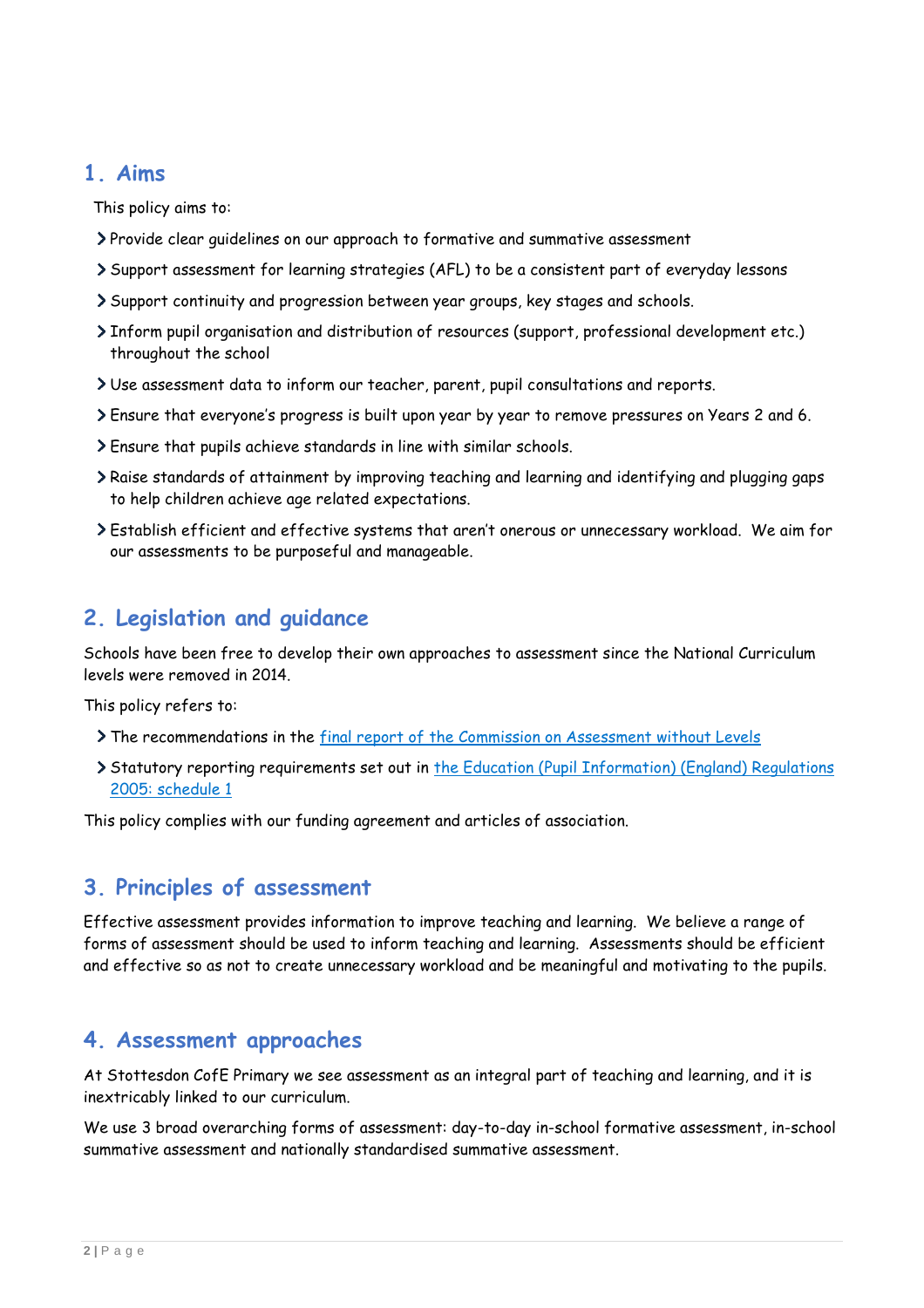## <span id="page-2-0"></span>**4.1 In-school formative assessment**

Effective in-school formative assessment enables:

- **Teachers** to identify how pupils are performing on a continuing basis and to use this information to provide appropriate support or extension, evaluate teaching and plan future lessons
- **Pupils** to measure their knowledge and understanding against learning objectives and identify areas in which they need to improve. Pupils understanding and actively engaging in what they are learning (Learning objective), how they are doing against this aim, and what they need to do to improve further (next learning steps) is fundamental to progress.
- **Parents** to gain a broad picture of where their child's strengths and weaknesses lie, and what they need to do to improve

Our school's approach to formative assessment includes:

- Our [progression documents](http://stottesdon-school.co.uk/learning/curriculum) for all subjects (including the EYFS) which provide the backbone of knowledge and skills in each class. These are summarised in the [termly curriculum maps](http://stottesdon-school.co.uk/learning/curriculum) for each class. Together these documents underpin the progression of learning that teacher's design and children experience. Key concepts and skills are explicit in the learning objectives and activities (which are designed to achieve and practice the concepts and skills).
- Feedback, which to be most effective, should be as soon as possible. As a result, we prioritise verbal feedback, peer assessment, self marking/assessment and 'check ins' in lessons (to see if pupils are on the right track). Pupils need to get a sense of how they are doing against the learning objective, any strengths and any next steps. We also mark work against the learning objectives and provide feedback on strengths or next steps as appropriate (for further information see our Marking and Feedback policy).
- Skilful questioning and focussed dialogue (whole, group, paired) to assess and gauge understanding and misconceptions.
- Observation of children's work/activity/confidence/contribution.
- Mixing in a 'no hands up' approach and targeted questioning which promotes the active learning of all pupils and teacher assessment of verbal responses.
- Teachers being explicit about what 'good' looks like so children can continually self assess.
- Regular low stake assessments (e.g. multiple choice), 'check ups' (warm up questions), retrieval practice, dictation or 'what do we know?' openers to support teachers and pupils checking their learning, addressing misconceptions and embedding learning into long term memory (as children are regularly required to actively draw on their learning).
- Children knowing their next steps in learning in English and Maths through whole class targets or individual targets as appropriate. Our older children, in order to prepare for Secondary school, l will have increasing ownership of progression grids and their next steps themselves. These targets/next steps will be shared with parents in reports and at parent's evenings.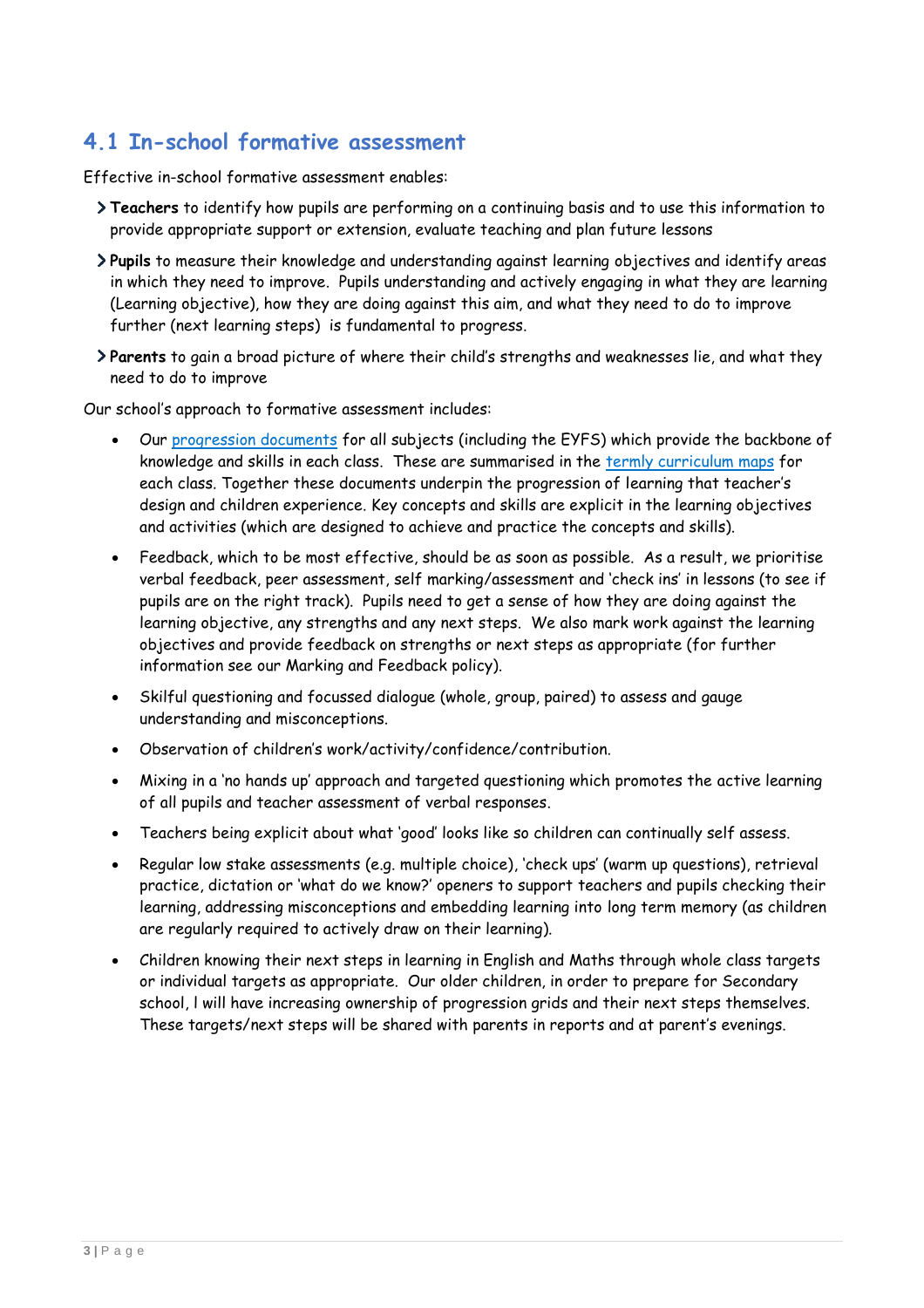## <span id="page-3-0"></span>**4.2 In-school summative assessment**

Effective in-school summative assessment enables:

- **School leaders** to monitor the performance of pupil cohorts, identify where interventions may be required, and work with teachers to ensure pupils are supported to achieve sufficient progress and attainment
- **Teachers** to evaluate learning at the end of a unit or period and the impact of their own teaching
- **Pupils** to understand how well they have learned and understood a topic or course of work taught over a period of time. It should be used to provide feedback on how they can improve
- **Parents** to stay informed about the achievement, progress and wider outcomes of their child across a period

Our school's approach to summative assessment includes:

- End of topic or unit assessment. Teachers will use their professional knowledge (through formative and summative assessments) to provide a summative judgement against progression documents. Children will be considered to be:
	- o expected or secure with the knowledge and skills
	- o emerging or working towards the knowledge and skills (in some subjects this will be split into emerging and developing)
	- o showing mastery or greater depth (sometimes described as exceeding) of the knowledge and skills.
- Class progression grid records for the following subjects: Art, DT, Music, Geography, History, PSHE, ICT, RE, (although Purple Mash evidence is individual), French. Summative assessments are used by teachers and subject leaders to evaluate and inform provision.
- Individual progression grid records for the following subjects: Maths, English, Science, PE. Summative assessments are used by teachers and subject leaders to evaluate and inform provision. See appendix for further information on Maths and English (reading and writing) tracking grids.
- Otrack will be used as a central tracking tool for Maths, English and Science. Maths and English (reading, writing and GPS in older classes) will have termly data entry (3 times a year) and science will be annual. English and Maths summative judgements feed into termly pupil progress reports to evaluate and inform provision.
- Our Early Years Foundation Stage four check points (Baseline, End of Autumn, Spring, End of year/ELG judgements) in the 7 areas of learning (PSE, CL, PHY, MATHS, LIT, EAD, UW) as a summative record of progress and attainment to evaluate and inform provision.
- Mini-tests teachers will keep data/results of mini tests to track children's knowledge and skills (e.g. phonics checks; key word checks; spelling check; arithmetic checks; comprehension checks; end of unit science checks). These will not be collected centrally but should be used by teachers to inform and target provision as appropriate.
- More standardized termly assessments in the core subjects (Rising Stars; PIRA assessments; Herts for learning assessments; Sample SATs; rich task assessments; phonic screening assessments) to inform termly judgements which are tracked on Otrack.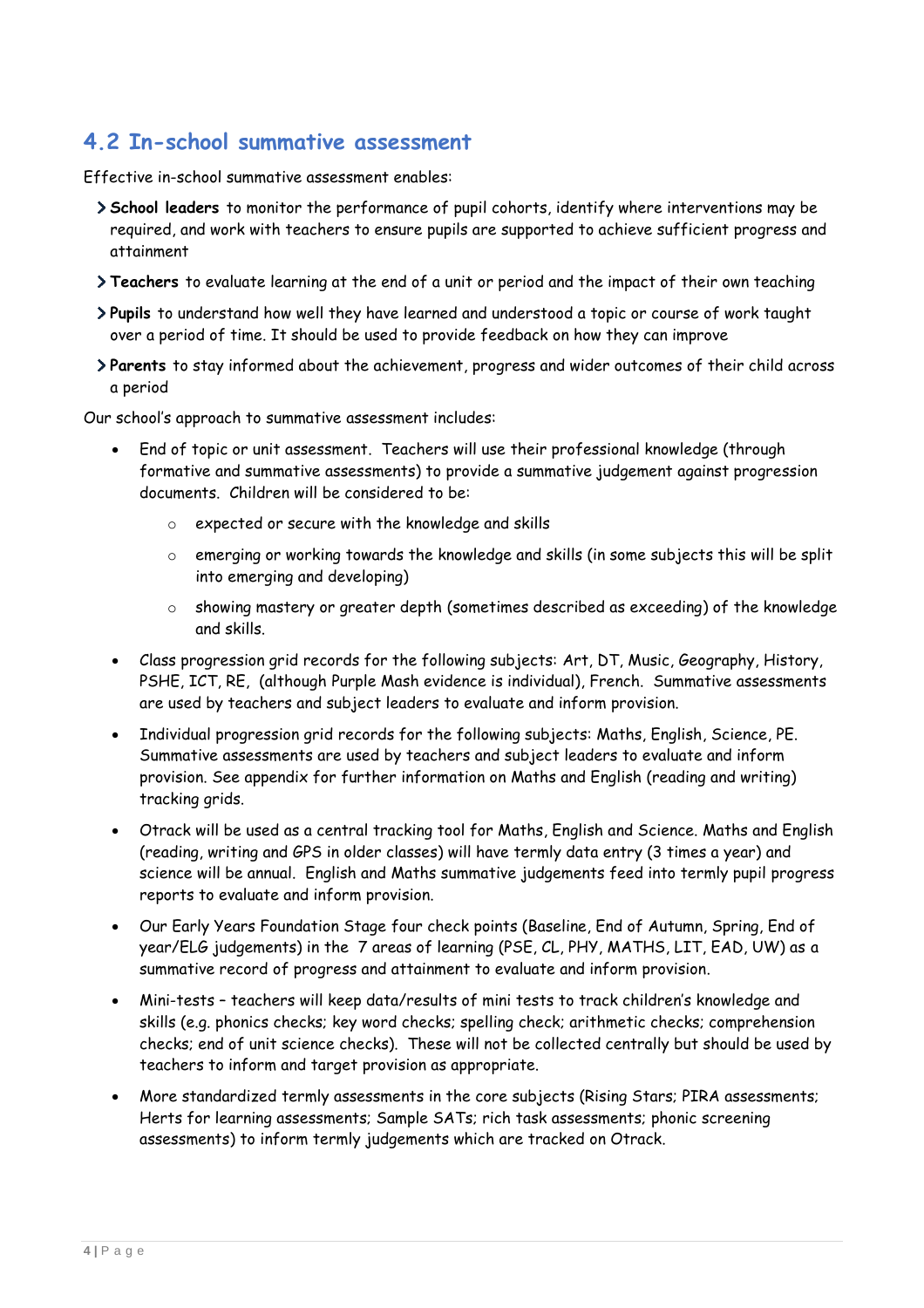- Writing assessments which use 2 3 independent writes per term and the individual assessment sheets. Writing assessments allow for editing and improvement against success criteria but specific editing guidance (e.g. you've missed a full stop) should not be given.
- Provision map targets (which aim to 'close the gap') for SEN children and those who are a Record of Concern (ROC) which will be evaluated termly in order to inform new termly provision maps. Evaluation and provision for SEN children will be communicated to parents termly. See SEND Policy for further information.
- Moderation activities. Writing is moderated internally (termly) and externally (annually with the trust and LA – if selected). As part of our school development plan and professional development we are also moving to moderating judgements in all subjects through deep dives that look at the progression of themes in the school (e.g. drawing, working scientifically etc). Moderation work in wider subjects is also beginning to extend externally e.g. RE moderation and we hope to extend this to all subjects in a manageable way.

## <span id="page-4-0"></span>**4.3 Nationally standardised summative assessment**

Nationally standardised summative assessment enables:

- **School leaders** to monitor the performance of pupil cohorts, identify where interventions may be required, and work with teachers to ensure pupils are supported to achieve sufficient progress and attainment
- **Teachers** to understand national expectations and assess their own performance in the broader national context
- **Pupils and parents** to understand how pupils are performing in comparison to pupils nationally

Nationally standardised summative assessments for primary schools include:

- Early Years Foundation Stage (EYFS) profile at the end of reception
- Phonics screening check in year 1
- Year 4 Multiplication Check
- National Curriculum tests and teacher assessments at the end of Key Stage 1 (year 2) and Key Stage 2 (year 6)

## <span id="page-4-1"></span>**5. Collecting and using data**

The school maintains a central tracking system for EYFS check points, reading, writing, GPS, maths and science for all pupils across the school. This is updated at termly (annually science) and is used, to set pupils annual targets and end of phase targets (alongside the higher set of FFT targets). The tracking system is used termly to analyse and evaluate pupil progress at pupil progress meetings with teachers. Outcomes of this analysis inform targets, interventions, use of resources (including human), CPD, performance management. The Headteacher produces a pupil progress report termly which evaluates progress of all cohorts and groups and is in turn used to inform the next stages of the SDP.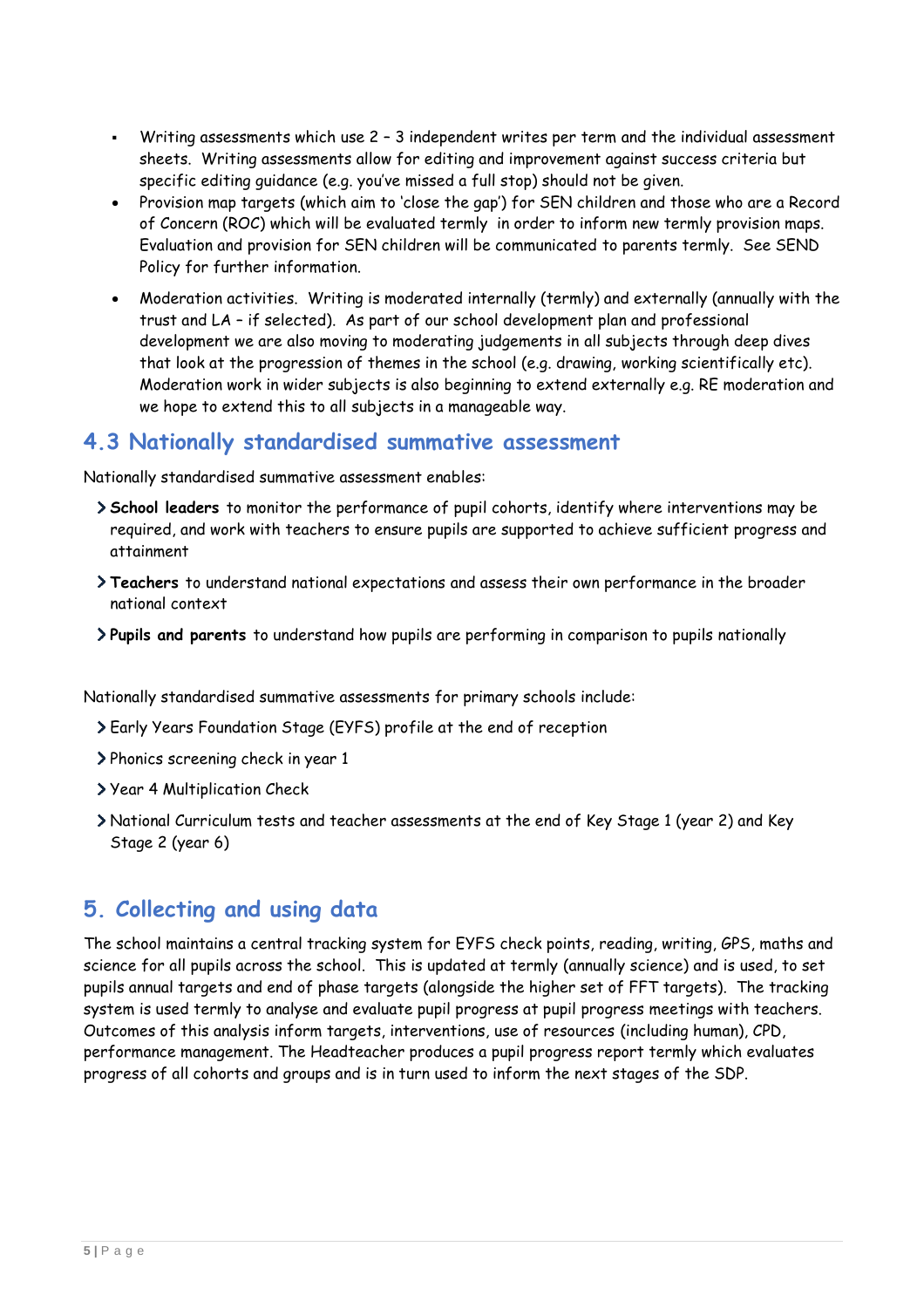## <span id="page-5-0"></span>**6. Reporting to parents**

Parents are encouraged to be active participants in their child's learning. We aim to provide an opendoor policy whereby parents can seek advice or support from any member of staff. We endeavour to communicate well through newsletters, termly curriculum maps, homework tasks, reading journals, reports, open days, parental workshops and the website. Parents have regular opportunities to discuss their child's progress with teachers. The basis of all, more formal, pupil/teacher/parent consultations, bi-annual and annual reports is effort, progress, attainment and the next stages of learning in the National Curriculum subjects and Religious Education. A crucial element to discussions and reporting also includes children's personal and social development, their attitude to learning and learning behaviours. A format for reports has been agreed (see staff resources;reports) and staff meeting time is given to support the quality of the content of these. The report format includes a section for parents to add their comments and responses.

As a result of our consultations and reports:

- Parents and children should be able to identify their child's effort, progress, attainment, strengths, and areas for development across all subjects.
- Parents should know their children's attitudes to learning and learning behaviours.
- Teachers, pupils and parents should know and celebrate achievements
- The school and home should have a way of working on areas for development together.
- Parents should understand their child's attendance record (and the importance of this).
- The outcomes of any national, standardised summative tests.

Consultations with parents are held in the Autumn and Spring Terms. Written reports are sent twice a year (January and towards the end of the Summer Term) and followed by an individual consultation. Parents of children in the Nursery have access to their child's tapestry learning journal and regular liaison with staff/key workers. Age 2 checks (reports covering the prime areas) are sent before the 3<sup>rd</sup> birthday. More formal Nursery consultations happen during the summer term before the child leaves for Reception to review and track progress.

In addition, parents are welcome to make an appointment at any time during the school year should they have a particular concern they wish to discuss.

## <span id="page-5-1"></span>**7. Inclusion**

We have carefully considered and analysed the impact of this policy on equality and the possible implications for pupils with protected characteristics, as part of our commitment to meet the Public Sector Equality Duty (PSED) requirement to have due regard to the need to eliminate discrimination, advance equality of opportunity and foster good relations.

The principles of this assessment policy apply to all pupils, including those with special educational needs, disabilities or protected characteristics. Our school aims to be an inclusive school. We actively seek to remove the barriers to learning and participation that can hinder or exclude individual pupils, or groups of pupils. We achieve educational inclusion by continually reviewing what we do, by monitoring data, and through asking ourselves questions about the performance of these individuals and groups of pupils. In this way, we make judgements about how successful we are being at promoting equality and including pupils with disabilities or special educational needs.

Assessment will be used diagnostically to contribute to the early and accurate identification of pupils' special educational needs and any requirements for support and intervention.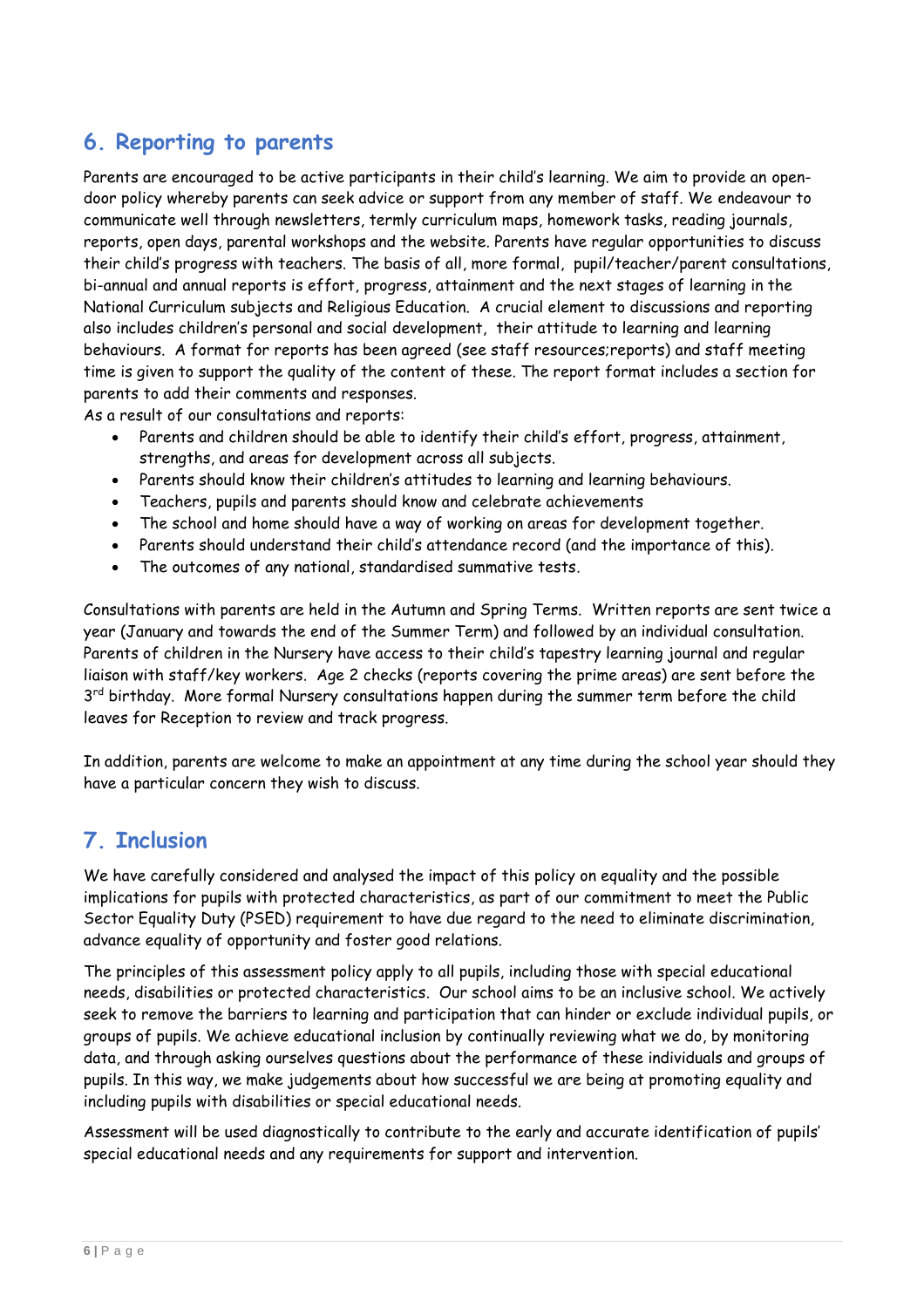We will use meaningful ways of measuring all aspects of progress, including communication, social skills, physical development, resilience and independence. We will have the same high expectations of all pupils. However, this should account for the amount of effort the pupil puts in as well as the outcomes achieved.

For pupils working below the national expected level of attainment, our assessment arrangements will consider progress relative to pupil starting points and take this into account alongside the nature of pupils' learning difficulties.

## <span id="page-6-0"></span>**8. Training**

Teachers will be kept up to date with developments in assessment practice, and how they will be able to develop and improve their practice on a regular basis. This may be through staff meetings, joint moderation, courses, working alongside colleagues, moderation with other schools.

## <span id="page-6-1"></span>**9. Roles and responsibilities**

#### **9.1 Governors**

Governors are responsible for:

- Being familiar with statutory assessment systems as well as how the school's own system of nonstatutory assessment captures the attainment and progress of all pupils
- Holding school leaders to account for improving pupil and staff performance by rigorously analysing assessment data

#### **9.2 Headteacher**

The headteacher is responsible for:

- Ensuring that the policy is adhered to
- Monitoring standards (with subject leads) in core and foundation subjects
- Analysing pupil progress and attainment, including individual pupils and specific groups
- Prioritising key actions (along with subject leads) to address underachievement (SDP)
- Reporting to governors on all key aspects of pupil progress and attainment, including current standards and trends over previous years

#### **9.3 The SENCO**

The SENCo is responsible for:

- Overseeing the quality and impact of provision maps
- Monitoring, with staff, the progress of SEN children

#### **9.4 Subject Leaders**

Subject leaders are responsible for: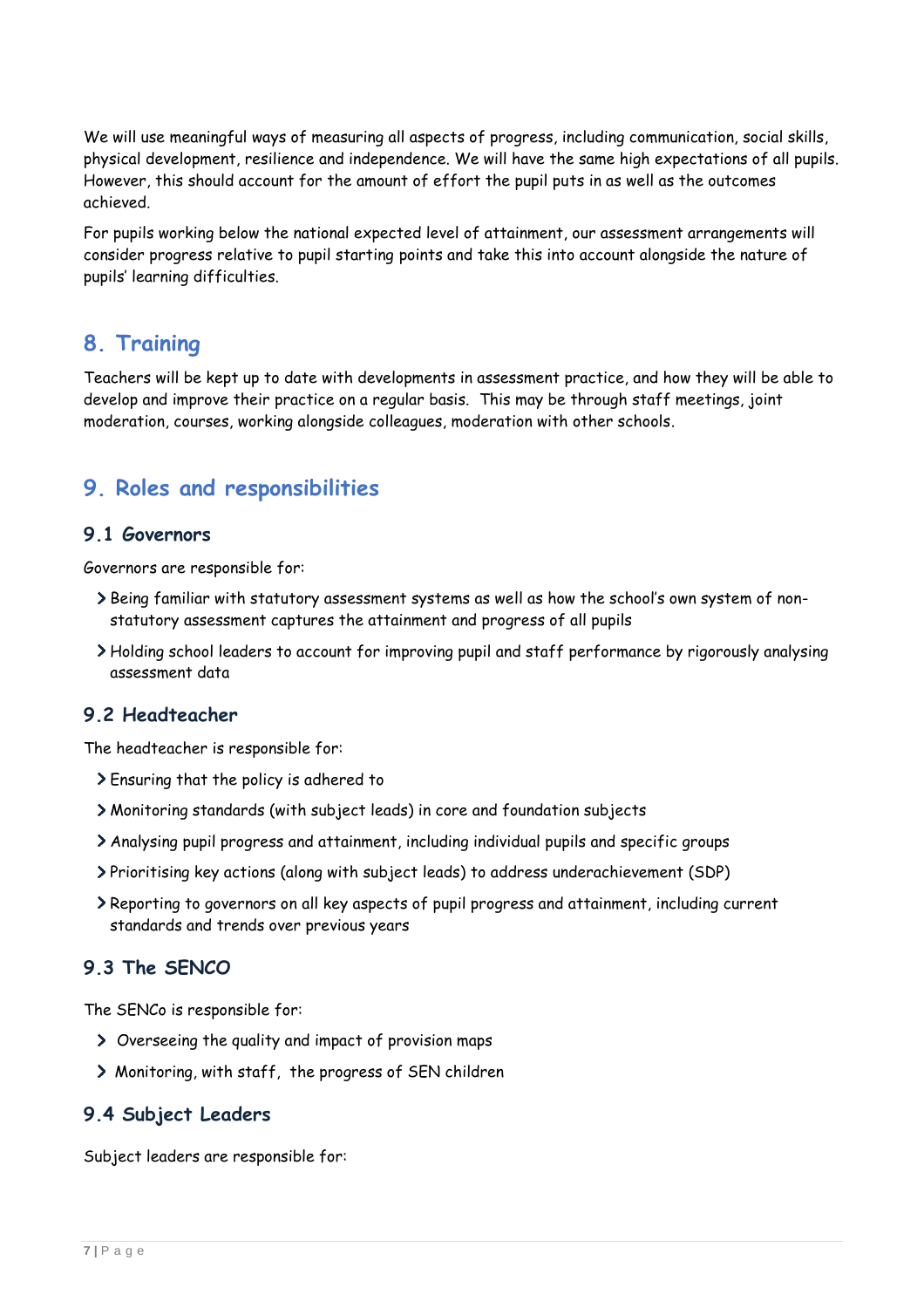- > Keeping progression grids up to date and accessible to staff and through the website.
- Monitoring, with staff, the progress and attainment children against the progression grids
- Using assessment information to evaluate and inform strengths and areas for development
- Developing practice to support areas of development in their subject

#### **9.5 Teachers and teaching assistants**

Teachers are responsible for following the assessment procedures outlined in this policy. Teaching assistants support teachers in their role.

#### <span id="page-7-0"></span>**10. Monitoring**

This policy will be reviewed bianually. At every review, the policy will be shared with the governing board.

All teaching staff are expected to read and follow this policy. The headteacher and subject leaders are responsible for ensuring that the policy is followed. They will monitor the effectiveness of assessment practices across the school, through moderation, lesson observations, book scrutinies and/or pupil progress meetings.

#### <span id="page-7-1"></span>**11. Links with other policies**

This assessment policy is linked to:

- Curriculum policies
- Early Years Foundation Stage policy
- > Teaching and Learning Policy
- > SEND Policy
- Marking and Feedback Policy